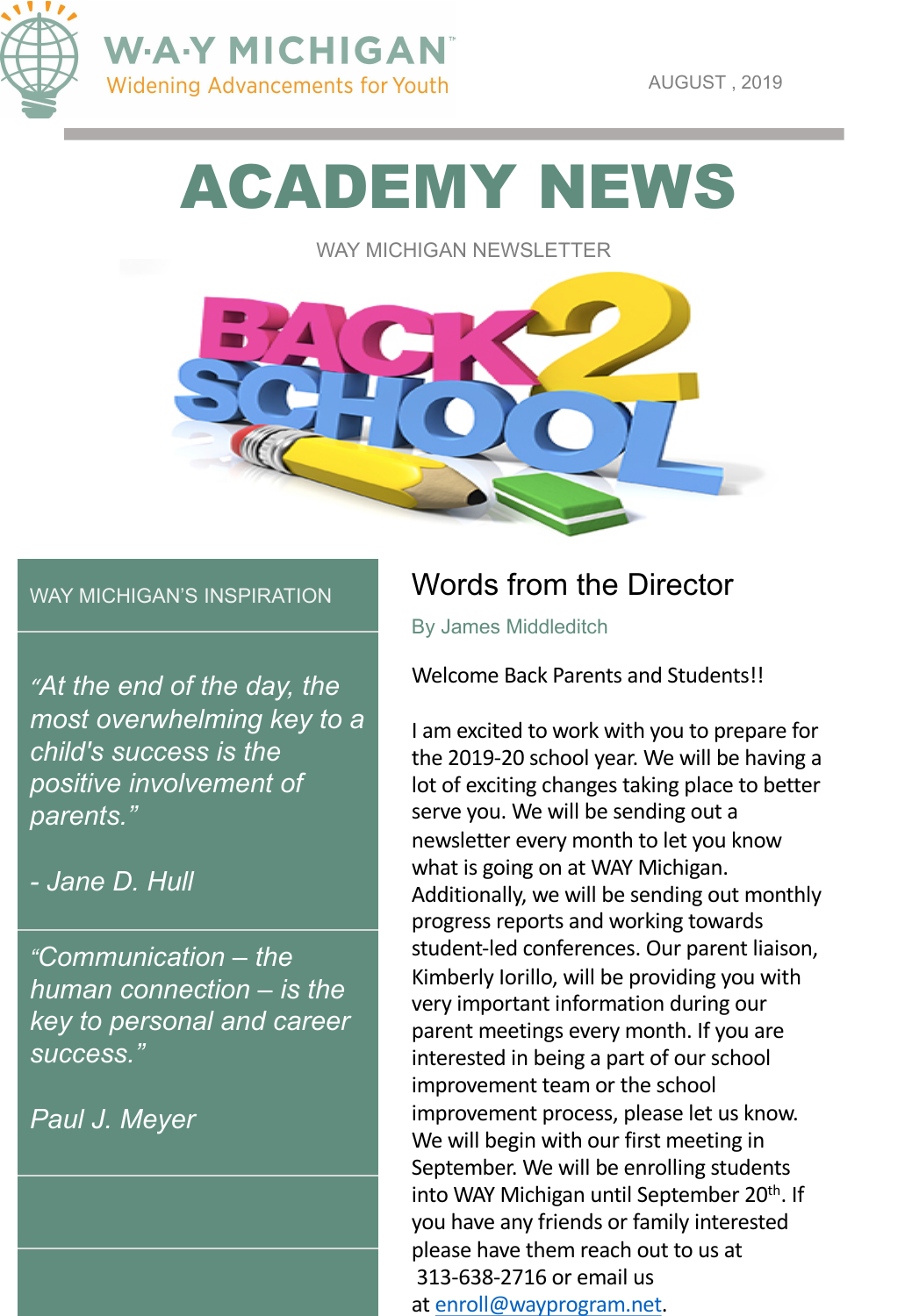

### **Parent Involvement During the 2019/2020 School Year - Kimberly Lorillo**

Welcome back, parents! We are so excited for all of the new changes we are making in order to make this is the best year at WAY Michigan! As the quote says above, we teachers and staff can only do so much to educate and help your researchers. We need your help too!

Please remember that you have access to the HERO website via the Parent Portal. If you have never received a username and password, please contact any member of the staff and we can get that set up for you. You will have access to all of your researcher's work, grades, and progress. Please feel free to log in and check on your researcher's progress. We teachers and mentors can only do so much from this side of the screen, so we really need your help on the other side of the screen with motivating your researchers and helping keep them accountable for their time and work.

Also, we have planned all of the general monthly parent meetings for the year and will be planning several other parent meetings that cover other topics as well. Be looking out for emails and texts from your researcher's mentor for those dates and times. Also, please don't be afraid to reach out to your researcher's mentor or team leader if you have any questions, cares, or concerns.

The dates for August are below: 8/12 - 7pm-8pm 8/15 - 10am-11am 8/19 - 7pm-8pm 8/22 - 10am-11am

Link for the meetings:<https://wayprogram.zoom.us/j/646775942>